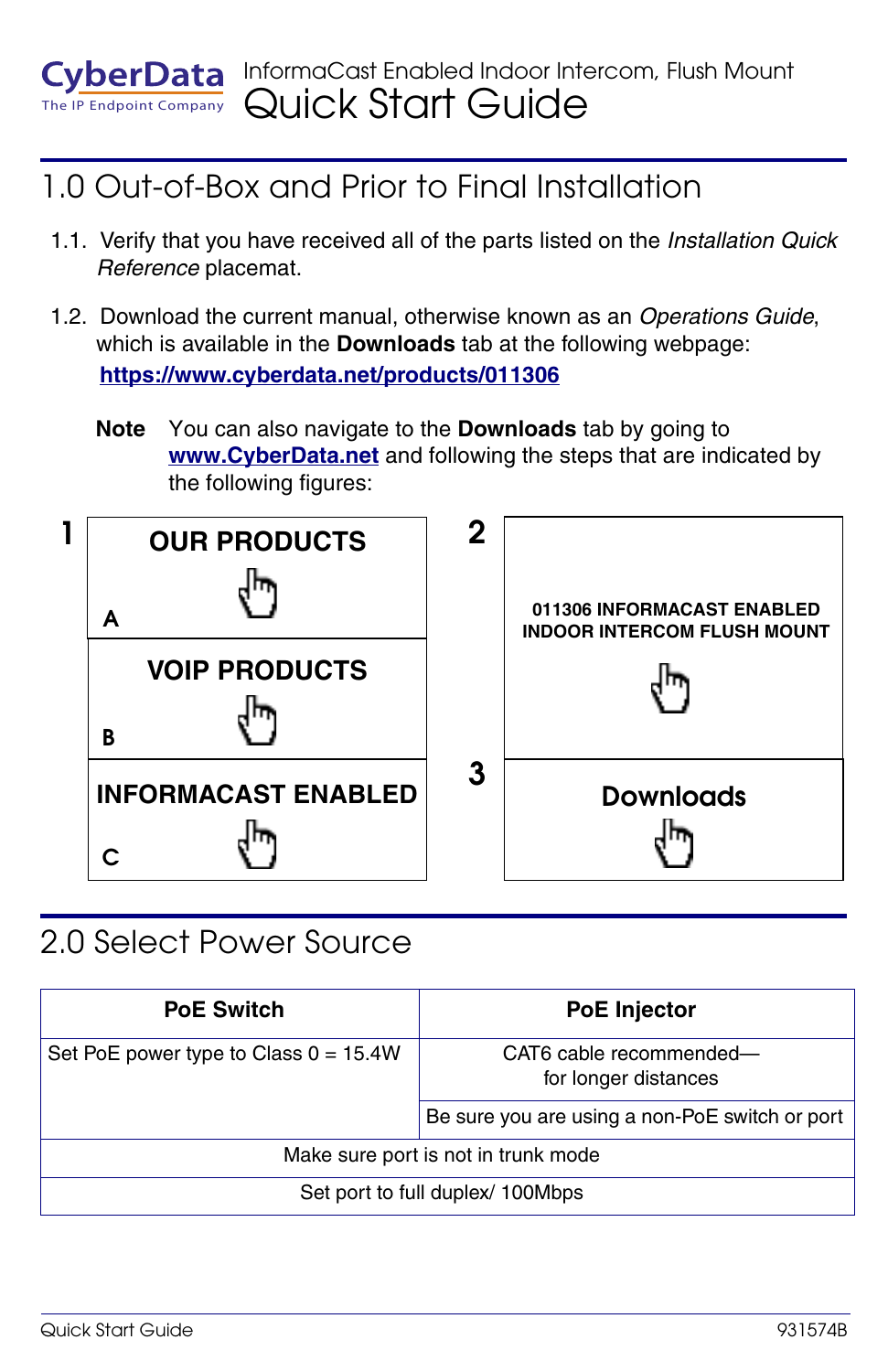## 3.0 Power Test

3.1. Plug in the CyberData device and monitor the LED activity above the ethernet port on the back of the device. See the following figure:



3.2. The green **Link/Activity** LED blinks off once during the boot up process when the device begins DHCP addressing and autoprovisioning attempts, and then comes on again and remains constant (solid green). The amber **100Mb Link** LED may be blinking depending on the network activity.

During the initialization process, the Call Button LED should come on solid. It will then blink 10 times per second until it can find a network address and attempt autoprovisioning. This can take from 5 to 60 seconds. When the device has completed initialization, the Call Button LED will remain solid.

- **Note** The default DHCP addressing timeout is 60 seconds. The device will attempt DHCP addressing 12 times with a 3 second delay between tries and eventually fall back to the programmed static IP address (by default 10.10.10.10) if DHCP addressing fails. The DHCP Timeout is configurable in the device's Network settings.
	- 3.3. When the device has completed the initialization process, quickly press and release the RTFM switch (SW1 button) to announce the IP address.

This concludes the power test. Go to [Section 4.0, "InformaCast](#page-2-0)  [Configuration File Retrieval"](#page-2-0).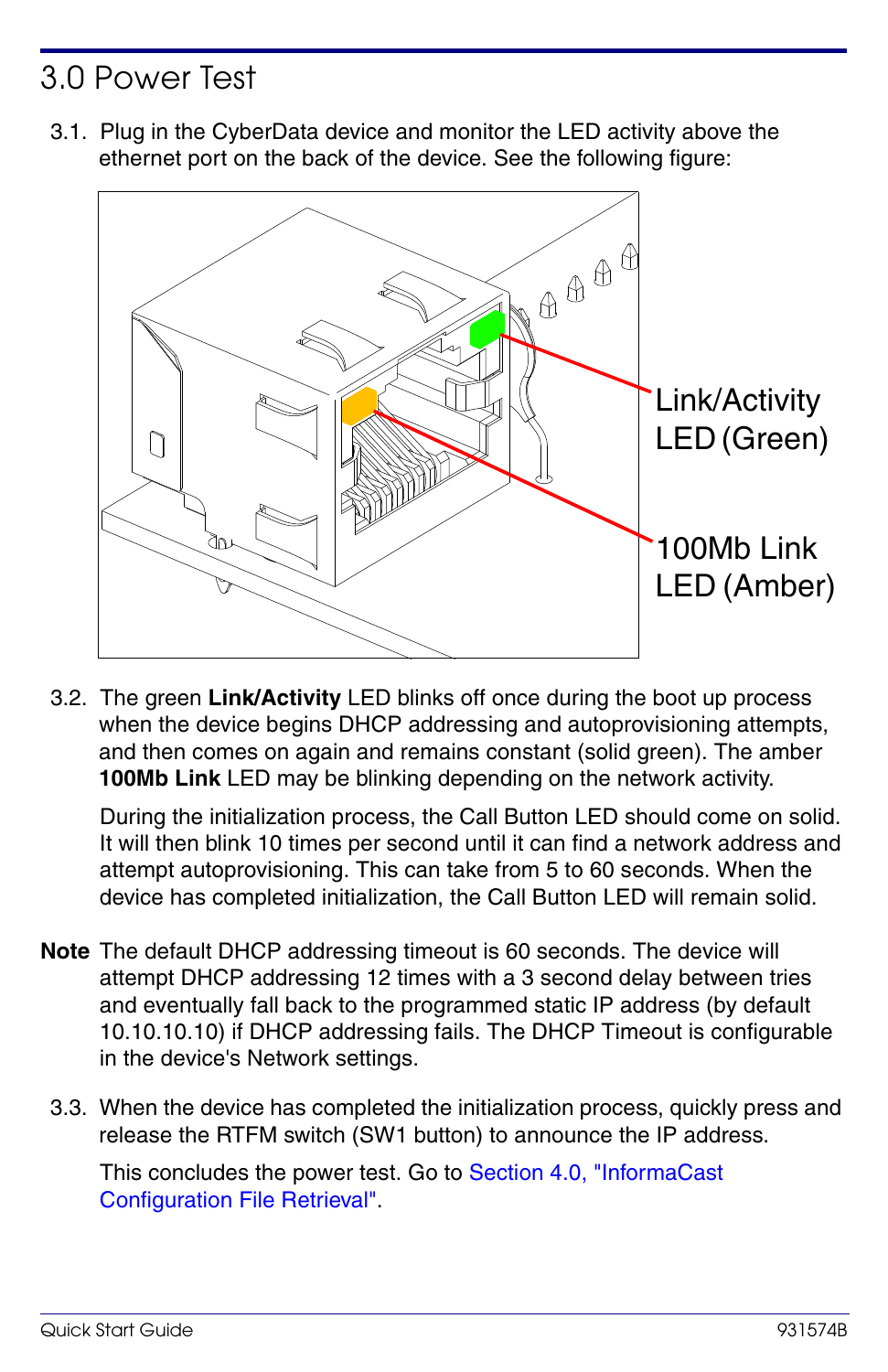## <span id="page-2-0"></span>4.0 InformaCast Configuration File Retrieval

- 4.1. **DHCP should be enabled**. After the device initializes, it will send a broadcast to the DHCP server to ask for the location of its **InformaCastSpeaker.cfg** configuration file.
- 4.2. SLP or TFTP?
	- **SLP** should be enabled on InformaCast version 5.0.4 or higher. SLP is an InformaCast protocol introduced in InformaCast version 5.0.4. The device will retrieve its configuration file from an InformaCast server folder specified by SLP. SLP method is preferred.
	- **TFTP** servers may be used instead of SLP. In this alternate scenario, DHCP option 150 is required to provide the device with the address of the TFTP server. Otherwise, the device will be unable to retrieve its configuration file.
		- **Note** The device and InformaCast server should be on the same subnet during the device's initial configuration if it cannot access the VLANs upon which the InformaCast Server and DHCP servers are located. It may be necessary to manually configure your switch port to allow access to the VLAN.

#### 5.0 Device Identification and Testing

- 5.1. Ensure the InformaCast Server has detected a new device.
- 5.2. Test the newly detected device.
- 5.3. Add the newly detected device to the InformaCast Server.